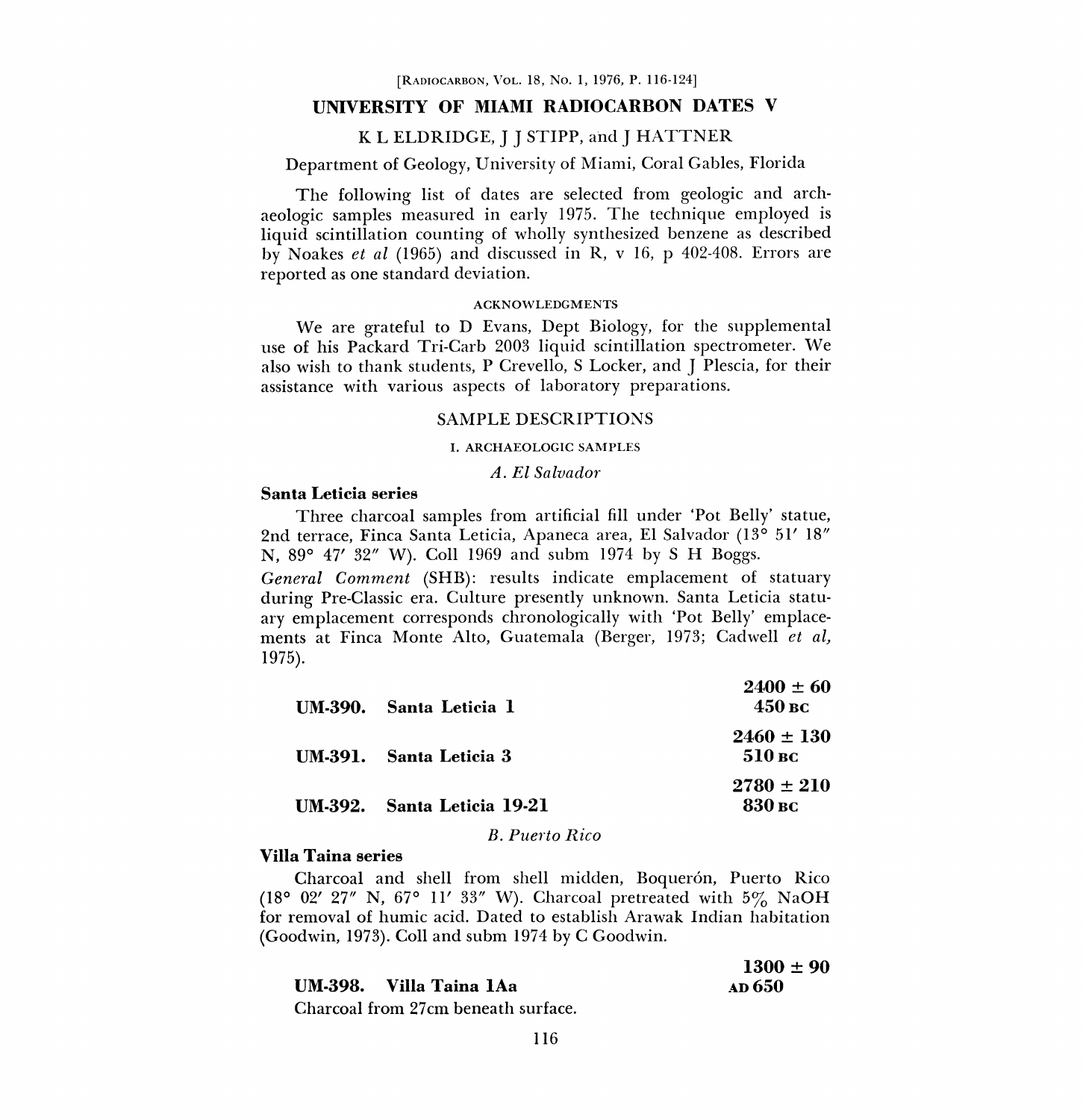|                          | $1090 \pm 100$ |  |  |
|--------------------------|----------------|--|--|
| UM-399. Villa Taina 1Ab  | <b>AD</b> 860  |  |  |
| Duplicate run of UM-398. |                |  |  |
|                          | $1050 \pm 80$  |  |  |

# UM-400. Villa Taina 1B AD 900

Shell from 30cm beneath surface.

II. GEOLOGIC SAMPLES

#### A. United States

### 'Caesars Creek Bank series

Shell and coral samples from 8 piston cores from .2 to 1.7m water, Caesars Creek Bank, Biscayne Bay, Florida. Carbonate mudbank-storm, tidal delta assoc with major tidal pass between Biscayne Bay and inner reef tract, SE coast of Florida. Dates depositional sequence of bank. Samples found in situ except UM-336 and -344. Coll and subm 1974 by E R Warzeski, RSMAS, Univ Miami.

Core 1 from .2m water. Core penetration 4.8m to bedrock  $(25^{\circ} 23' 00'' N,$ 80° 13' 12" W).

|              | $UM-297.$ Core 1                                              |  |  | <b>AD</b> 190 | $1760 \pm 100$ |  |
|--------------|---------------------------------------------------------------|--|--|---------------|----------------|--|
| within core. | Codakia orbicularis and Porites divaricata from 135 to 145 cm |  |  |               |                |  |

|                  |                      |  | $3300 \pm 80$ |
|------------------|----------------------|--|---------------|
| $UM-326.$ Core 1 |                      |  | 1350 вс       |
|                  | a iii ii iic aan aan |  |               |

Codakia orbicularis from 290 to 300cm within core.  $3870 \pm 80$ 

| <b>UM-327.</b> Core 1 | 1920 вс |
|-----------------------|---------|
|                       |         |

Codakia orbicularis from 335 to 345cm within core.

Core 2 from .5m water. Core penetration 5.3m to bedrock (25° 22' 53" N, 80° 13' 01" W).

#### UM-335. Core 2

# $2040 \pm 90$ <br>90 BC

 $4200 \pm 100$ 

Codakia orb icularis, Astrea tecta americana, and Porites divaricata from 150 to 160cm within core.

#### UM-336. Core 2 2250 BC

Anodontia alba from 420 to 430cm within core. Comment (ERW): shell directly underlying storm mud layer. Shell was deposited after burial of UM-337.

#### UM-337. Core 2 1650 BC

# $3600 \pm 140$

Anodontia alba and Laevicardium laevigatum from 480 to 500cm within core.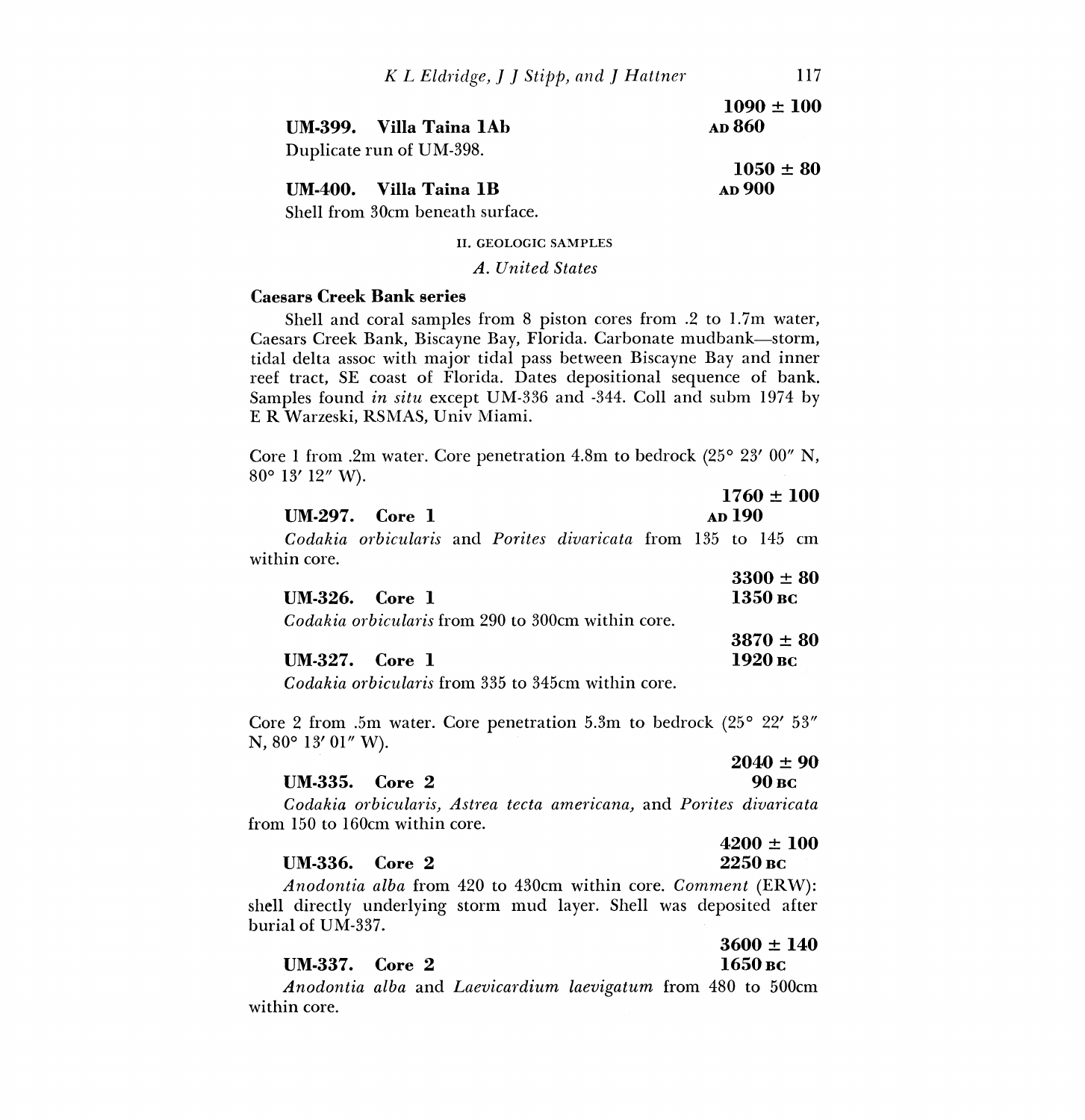Core 3 from 1.7m water. Core penetration 2.5m (25° 22' 42" N, 80° 12' 50" W).

|                                                                                                                                                                                                                                                                                                                                                                                                                       | $2300 \pm 90$ |
|-----------------------------------------------------------------------------------------------------------------------------------------------------------------------------------------------------------------------------------------------------------------------------------------------------------------------------------------------------------------------------------------------------------------------|---------------|
| <b>UM-322.</b> Core 3                                                                                                                                                                                                                                                                                                                                                                                                 | -350 вс       |
| $\alpha$ , $\alpha$ , $\beta$ , $\alpha$ , $\alpha$ , $\alpha$ , $\alpha$ , $\alpha$ , $\alpha$ , $\alpha$ , $\alpha$ , $\alpha$ , $\alpha$ , $\alpha$ , $\alpha$ , $\alpha$ , $\alpha$ , $\alpha$ , $\alpha$ , $\alpha$ , $\alpha$ , $\alpha$ , $\alpha$ , $\alpha$ , $\alpha$ , $\alpha$ , $\alpha$ , $\alpha$ , $\alpha$ , $\alpha$ , $\alpha$ , $\alpha$ , $\alpha$ , $\alpha$ , $\alpha$ , $\alpha$ , $\alpha$ , |               |

Codakia orbicularis from 235 to 245cm within core.

Core 4 from 1.7m water. Core penetration 4.6m to bedrock (25° 22' 41" N, 80° 12' 48" W). Comment (ERW): core penetrated buried tidal channel. UM-332 antedates cutting of channel and is below erosional surface of channel floor. UM-331, -344, and -330 record lateral migration of channel margin across core site.

| $UM.330.$ Core 4                                       | <b>AD</b> 410  |
|--------------------------------------------------------|----------------|
| <i>Porites divaricata</i> from 80 to 90cm within core. |                |
|                                                        | $3530 \pm 130$ |

| <b>UM-344.</b> Core 4 | 1580 вс |
|-----------------------|---------|

Porites divaricata, Astrea tecta americana, and Tellina similis from 255 to 265cm within core. Comment (ERW): UM-344 appears to be transported material.

|                       | $1880 \pm 80$ |
|-----------------------|---------------|
| <b>UM-331.</b> Core 4 | <b>AD 70</b>  |

Anodontia alba from 310cm within core.

UM-318. Core 6

|                | $3650 \pm 100$ |
|----------------|----------------|
| UM-322. Core 4 | 1700 вс        |

Laevicardium laevigatum from 360 to 370cm within core.

Core 5 from .7m water. Core penetration 5.4m (25° 22' 32" N, 80° 12' 12" W).

|                       | $2820 \pm 480$ |
|-----------------------|----------------|
| <b>UM-321.</b> Core 5 | 870 вс         |

Laevicardium laevigatum from 370 to 410cm within core.

|                  | $3480 \pm 90$ |
|------------------|---------------|
| $UM-320.$ Core 5 | 1520 вс       |

Laevicardium laevigatum from 480 to 510cm within core.

Core 6 from .4m water. Core penetration 5.4m (25° 22' 58" N, 80° 12'  $15''$  W).

| $2020 \pm 90$ |
|---------------|
| 70 вс         |

 $1540 \pm 80$ 

Laevicardium laevigatum and Ponies divaricata from 360 to 380cm within core.

 $2640 \pm 100$ UM-319. Core  $6^{90}$  BC

Laevicardium laevigatum from 460 to 480cm within core.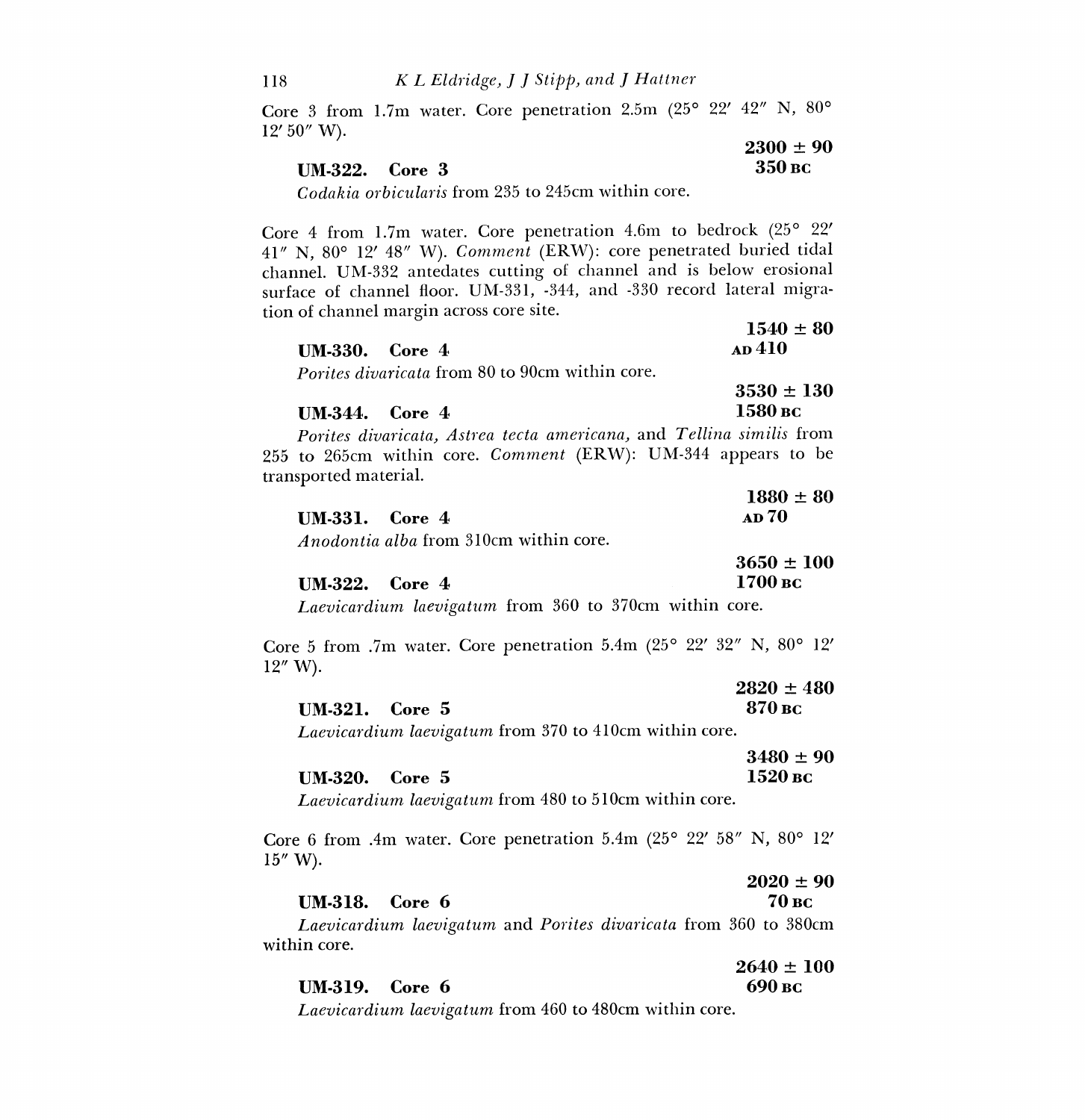Core 7 from .4m water. Core penetration 5.4m to bedrock (25° 22' 21" N, 80° 12' 48" W).

|                                                         | $990 \pm 80$  |
|---------------------------------------------------------|---------------|
| <b>UM-323.</b> Core 7                                   | <b>AD</b> 960 |
| <i>Manicing graplata from 980 to 900cm within corp.</i> |               |

Manicina areolata from 280 to 290cm within core.

 $3530 \pm 130$ <br>1580 вс UM-324. Core 7

Laevicardium laevigatum, Tellina mera, and Cumingia tellinoides from 485 to 495cm within core.

Core 8 from .9m water. Core penetration 3.9m (25° 22' 16" N, 80° 13' 00" W).

|                       | $240 \pm 80$   |
|-----------------------|----------------|
| <b>UM-333.</b> Core 8 | <b>AD</b> 1710 |

Astrea tecta americana, Natica canrena, and Porites divaricata from 200 to 210cm within core.

|                       | $1920 \pm 120$ |
|-----------------------|----------------|
| <b>UM-334.</b> Core 8 | <b>AD30</b>    |

Manicina areolata from 310 to 330cm within core.

#### Safety valve series

Eight cores from Safety Valve tidal bar, Biscayne Bay, Florida. Dates establish pattern of tidal-bar formation relative to sea level rise (Plescia et al, 1975). Cores from .5 to 1m water. Core A  $(25^{\circ} 39' 03'' N,$ 80° 10' 25" W). Core B (25° 39' 06" N, 80° 10' 05" W). Core C (25° 37' 44" N, 80° 10' 13" W). Core D (25° 37' 48" N, 80° 10' 00" W). Core E (25° 37' 12" N, 80° 10' 05" W). Core F (25° 36' 25" N, 80° 10' 30" W). Core G (25° 36' 00" N, 80° 10' 00" W). Core H (25° 36' 16" N, 80° 09' 45" W). Coll and subm 1973, 1974 by J Plescia, Univ Miami.

|                                                     | $900 \pm 60$   |
|-----------------------------------------------------|----------------|
| $UM.309.$ Core A                                    | AD 1050        |
| Shell from 12 to 18cm within core.                  |                |
|                                                     | $1700 \pm 80$  |
| $UM-505.$ Core A                                    | AD 250         |
| Shell from 48 to 56cm within core.                  |                |
|                                                     | $1500 \pm 80$  |
| $UM-306.$ Core A                                    | <b>AD</b> 450  |
| <i>Porites</i> coral from 61 to 69cm within core.   |                |
|                                                     | $1520 \pm 120$ |
| <b>UM-495.</b> Core A                               | ар 430-        |
| <i>Porites</i> coral from 152 to 158cm within core. |                |
|                                                     | $3020 \pm 110$ |
| $UM-308.$ Core A                                    | 1070 вс        |
| Shell from 335 to 363cm within core.                |                |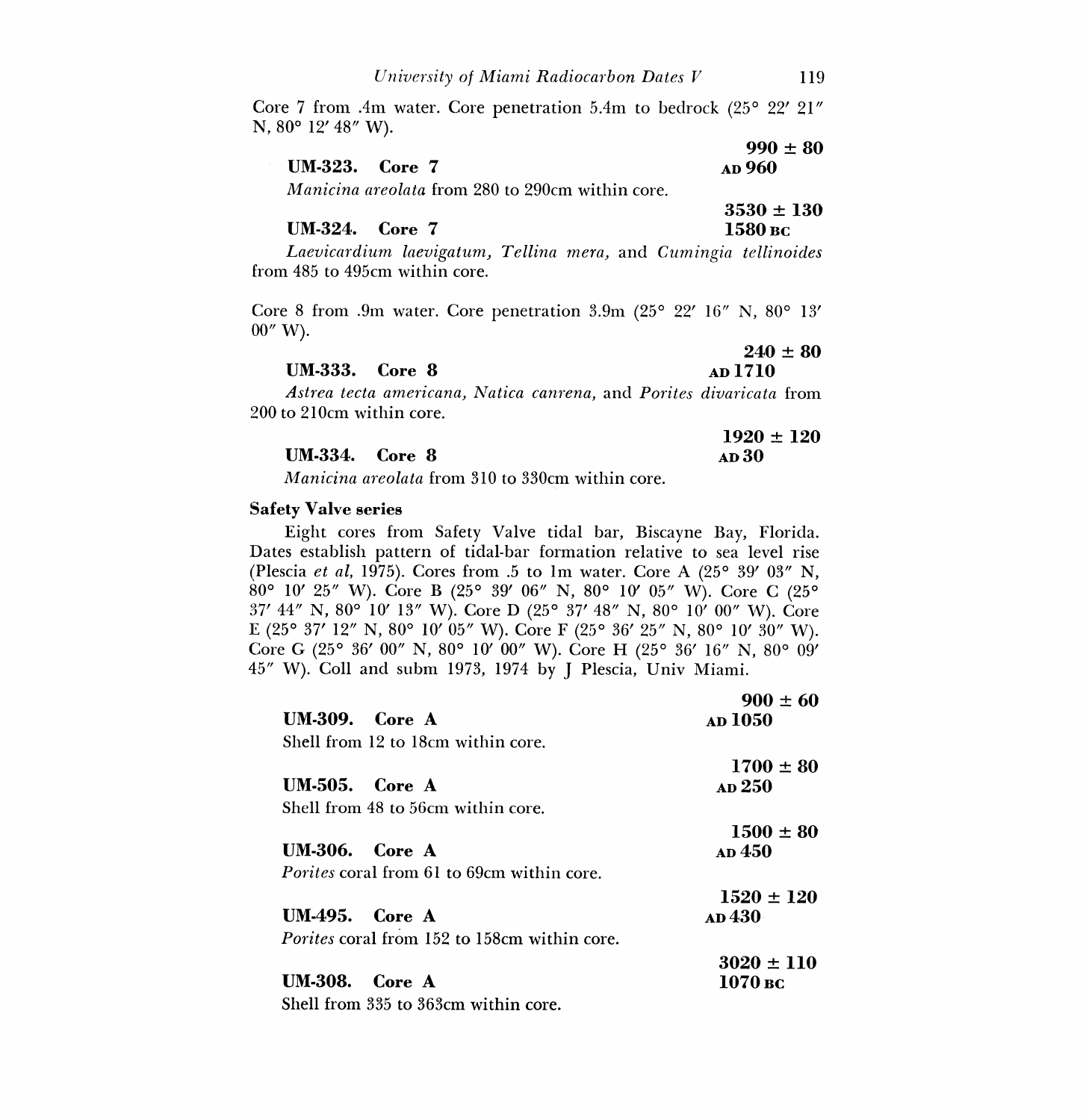|                                                         | $3620 \pm 90$  |
|---------------------------------------------------------|----------------|
| UM-307. Core B                                          | 1670 вс        |
| Shell from 399 to 424cm within core.                    |                |
|                                                         | $+520$         |
|                                                         | 27,540         |
|                                                         | $-560\,$       |
| UM-310. Core B                                          | 25,590 вс      |
| Recrystallized limestone from 424 to 427cm within core. |                |
|                                                         | $960 \pm 70$   |
| <b>UM-516.</b> Core C                                   | AD 990         |
| Shell from 175 to 182cm within core.                    |                |
|                                                         | $2360 \pm 90$  |
| <b>UM-514.</b> Core C                                   | 410 вс         |
| Shell from 250 to 262cm within core.                    |                |
|                                                         | $1380 \pm 70$  |
| <b>UM-515.</b> Core D                                   | <b>AD</b> 570  |
| Shell from 71 to 79cm within core.                      |                |
|                                                         | $1230 \pm 80$  |
| $UM.517.$ Core D                                        | AD 720         |
| Porites coral from 71 to 79cm within core.              |                |
|                                                         | $2500 \pm 120$ |
| $UM-513.$ Core D                                        | 550 вс         |
| Shell from 320 to 343cm within core.                    |                |
|                                                         | $840 \pm 80$   |
| $UM.502.$ Core E                                        | AD 1110        |
| Porites coral from 0 to 10cm within core.               |                |
|                                                         | $520 \pm 60$   |
| <b>UM-499.</b> Core E                                   | <b>AD</b> 1430 |
| Porites coral from 24 to 32cm within core.              |                |
|                                                         | $960 \pm 70$   |
| <b>UM-496.</b> Core E                                   | AD 990         |
| Shell from 52 to 55cm within core.                      |                |
|                                                         | $4030 \pm 110$ |
| <b>UM-498.</b> Core E                                   | 2080 вс        |
| Shell from 175 to 183cm within core.                    |                |
|                                                         | $3130 \pm 110$ |
| <b>UM-503.</b> Core E                                   | 1180 вс        |
| Shell from 183 to 193cm within core.                    |                |
|                                                         | $320 \pm 70$   |
| $UM-511.$ Core F                                        | <b>AD</b> 1630 |
| <i>Porites</i> coral from 14 to 22cm within core.       |                |
|                                                         | $660 \pm 70$   |
| Core F<br>UM-510.                                       | <b>AD</b> 1290 |
|                                                         |                |
| Porites coral from 57 to 67cm within core.              |                |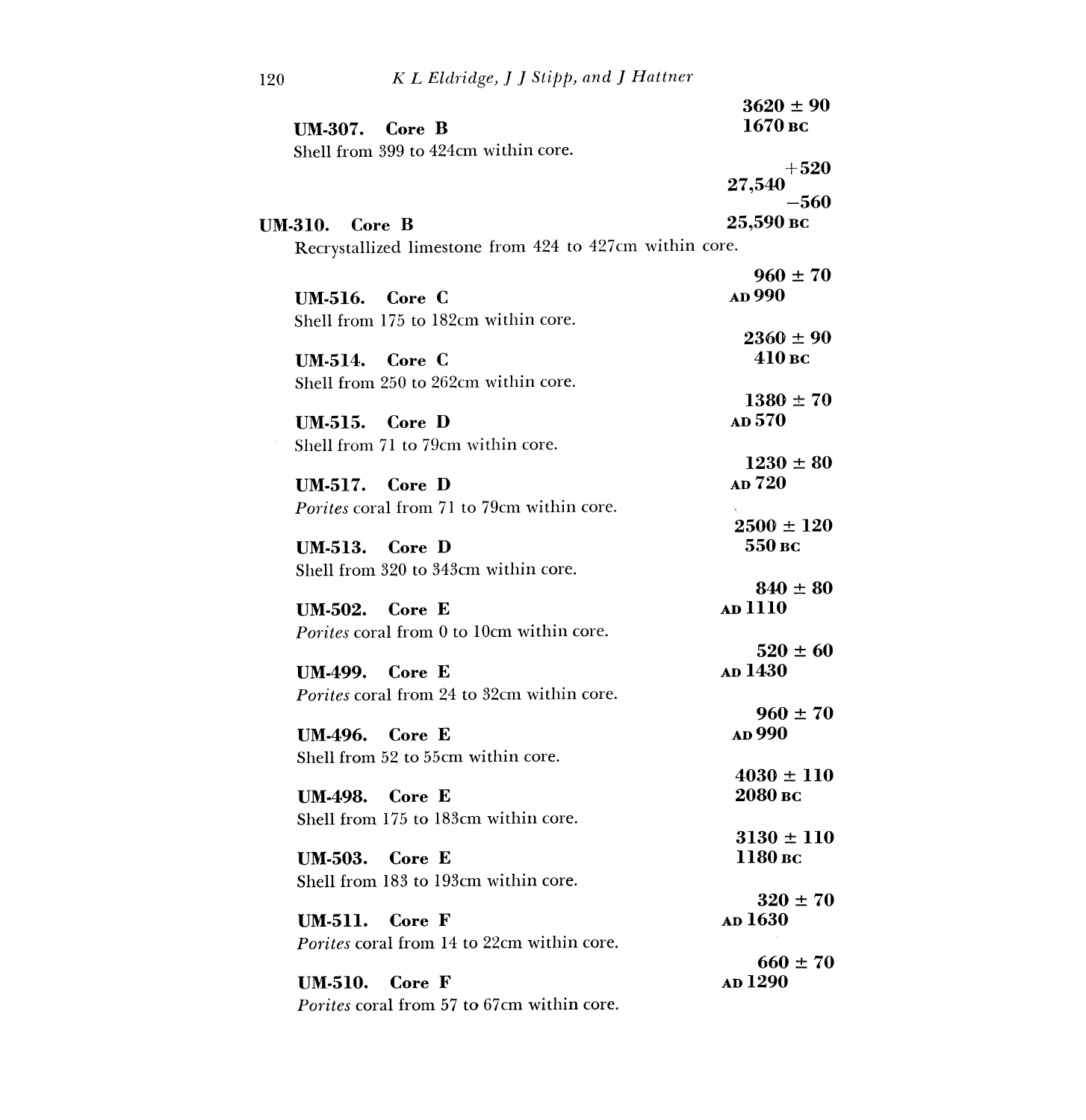|                       | University of Miami Radiocarbon Dates V                 | 121              |
|-----------------------|---------------------------------------------------------|------------------|
|                       |                                                         | $1470 \pm 80$    |
| UM-509.               | Core F                                                  | AD 480           |
|                       | <i>Porites</i> coral from 159 to 168cm within core.     |                  |
|                       |                                                         | $2230 \pm 80$    |
| $UM.507.$ Core F      |                                                         | 280 вс           |
|                       | <i>Porites</i> coral from 210 to 216cm within core.     |                  |
|                       |                                                         | $4270 \pm 100$   |
| <b>UM-508.</b> Core F |                                                         | 2320 вс          |
|                       | Shell from 259 to 269cm within core.                    |                  |
|                       |                                                         | $19,840 \pm 420$ |
| <b>UM-512.</b> Core F |                                                         | 17,890 вс        |
|                       |                                                         |                  |
|                       | Recrystallized limestone from 259 to 269cm within core. |                  |
|                       |                                                         | $1900 \pm 140$   |
|                       | <b>UM-506.</b> Core G                                   | AD <sub>50</sub> |
|                       | <i>Porites</i> coral from 261 to 270cm within core.     |                  |
|                       |                                                         | $4200 \pm 90$    |
|                       | <b>UM-500.</b> Core H                                   | $2250$ BC        |
|                       | <i>Porites</i> coral from 25 to 33cm within core.       |                  |
|                       |                                                         | $520 \pm 80$     |
|                       | $UM.497.$ Core H                                        | AD 1430          |
|                       |                                                         |                  |
|                       | <i>Porites</i> coral from 46 to 53cm within core.       |                  |
|                       |                                                         | $900 \pm 80$     |
|                       | $UM.504.$ Core H                                        | <b>AD</b> 1050   |
|                       | <i>Porites</i> coral from 86 to 94cm within core.       |                  |
|                       |                                                         | $900 \pm 80$     |
|                       | <b>UM-501.</b> Core H                                   | <b>AD</b> 1050   |
|                       |                                                         |                  |

Porites coral from 195 to 203cm within core.

## B. Bahamas

## Frazers Hog Cay series

Carbonate sediment from 3 cores, Frazers Hog Cay, Bahamas. Continuation of study on Frazers Hog Cay (R, v 17, p 410), to determine date of Holocene bank flooding and transgression (Crevello et al, 1975). Coll 1962 by J Imbrie; subm 1975 by P Crevello, Univ Miami, and H Buchanan.

|                                  | $2240 \pm 60$ |
|----------------------------------|---------------|
| <b>UM-488.</b> Core $855$ (cc) R | 290 вс        |

Oolitic sand from 242 to 262cm within core. From .75m water (25° 26' 56" N, 77° 56' 45" W).

UM-489. Core 858N

 $2120 \pm 70$ <br>170 вс

Shells from 120cm within core. From 2.2m water (25° 27' 25" N, 77° 53' 14" W).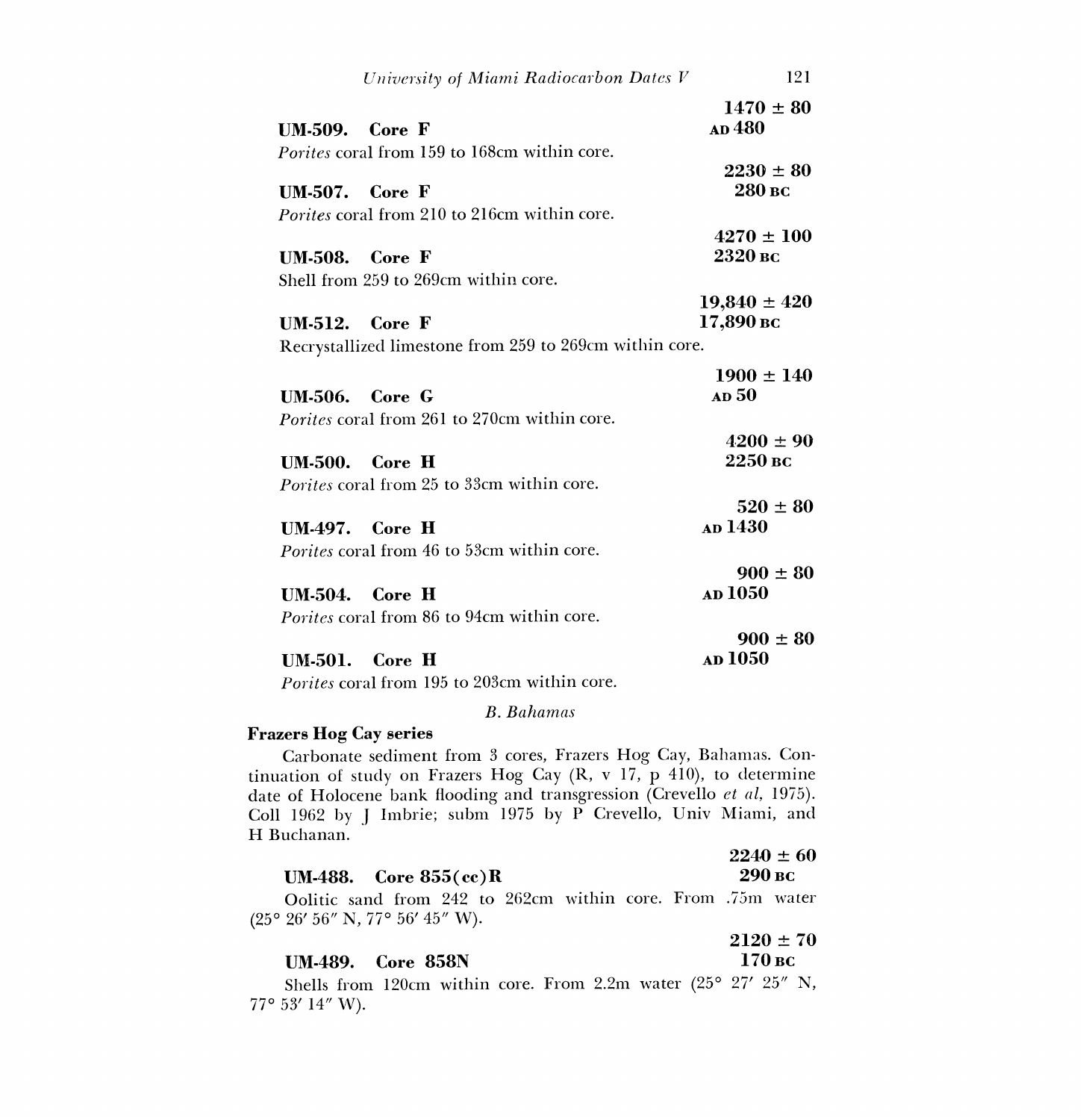#### $UM.490.$  Core  $784-2$  BN

# $960 \pm 60$ <br>AD 990

Organic aggregate and grapestone sand from 20 to 30cm within core. From 1.5m water (25° 27' 25" N, 77° 53' 14" W).

#### $UM-491.$  Core  $784-2$  BN  $AD 550$

 $1400 \pm 100$ 

Organic aggregate and grapestone sand from 150cm within core. Same core as UM-490.

#### Haines Cay series

Marine-derived carbonates from beach and eolian dune ridge sediments. Dates provide temporal framework for interpretation of island fomation and Holocene sea level. Continuation of study on Haines Cay, Bahamas (R, v 17, p 118; Pasley et al, 1975). Dune A forms rocky shoreline on NE side of I. Lithified material is well-sorted, oolitic calcarenite. Dune B is W of Dune A. Semi-lithified material is oolitic, pelletoidal calcarenite. Dune C forms shoreline on NW side of I. Lithified material is well-sorted, oolitic calcarenite. Dune D is a massive back beach dune S of Dune A. Poorly lithified material is oolitic, pelletoidal calcarenite. Dune E extends S of Dunes A and B, W of Dune D. Semilithified material is oolitic, pelletoidal calcarenite. Coll and subm 1974 by D Pasley, RSMAS, Univ Miami, and S Locker.

 $5580 \pm 100$ <br> $3630$  BC

Fine grained oolites, alt 2m above MSL (25° 44' 10" N, 77° 49' 08" W).

# $6280 \pm 100$ <br> $4330 \,\mathrm{bc}$

Fine grained oolites, alt 2m above MSL  $(25^{\circ}$  34' 58" N, 77° 49' 07" W).

#### $UM-404.$  Dune A

UM-407. Dune A

 $UM-494.$  Dune A

 $5840 \pm 100$ <br>3890 вс Fine grained oolites, alt 1.5m above MSL (25° 43' 58" N, 77° 49' 07" W). Comment (SL): UM-494 and -404 show reverse age trend relative to superposition,

## 4110 ± 111 UM-409. Dune B  $2160 \text{~pc}$

Medium grained oolites, alt 7m above MSL (25° 44' 10" N, 77° 49' 08" W).

# $3670 \pm 90$ UM-408. Dune B 1720 BC

Medium grained oolites, alt 5m above MSL (25° 44' 10" N, 77° 49' 08" W). Comment (SL): UM-409 and -408 show reverse age trend relative to superposition.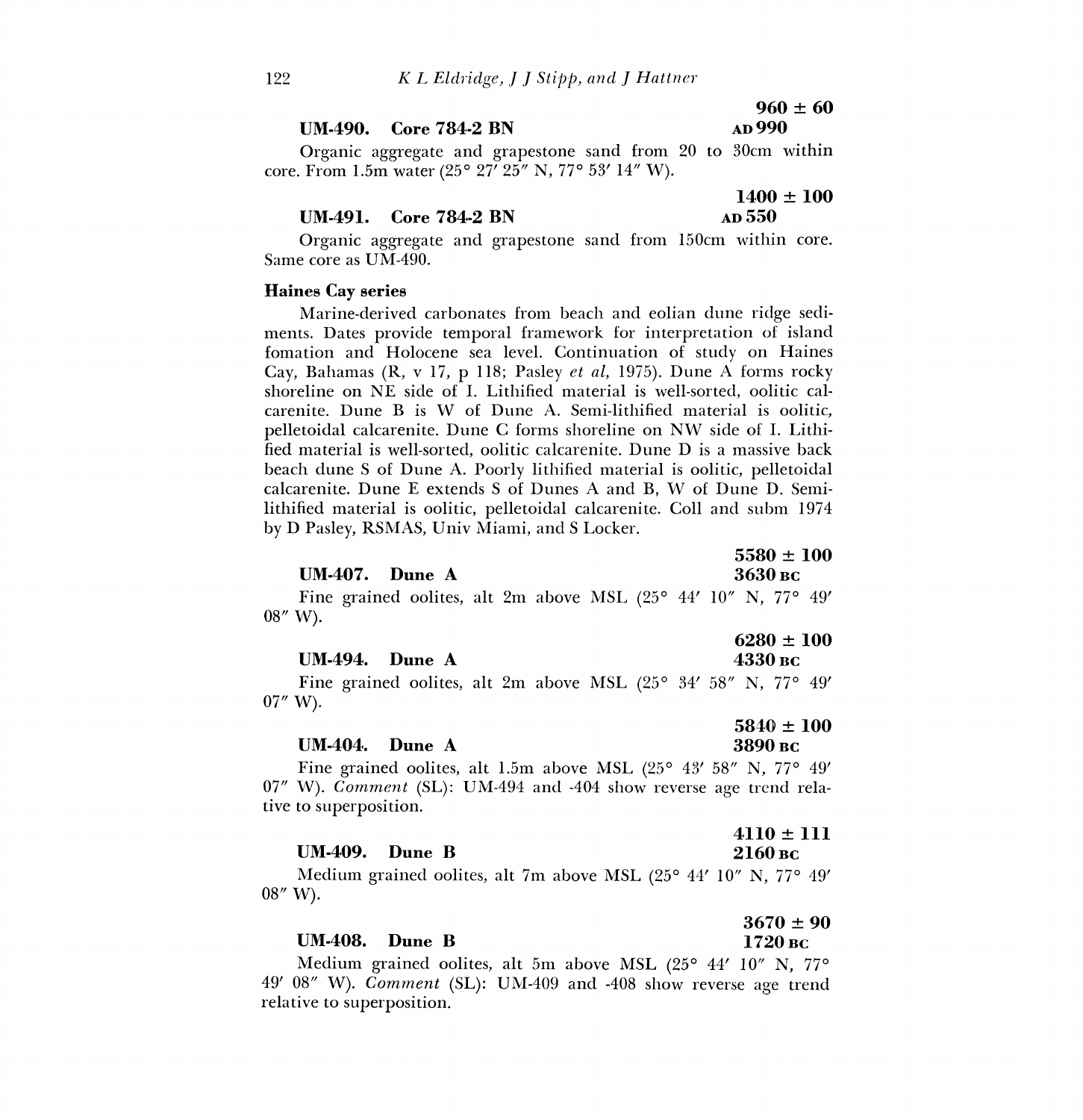$6460 \pm 90$ <br> $4510 \,\mathrm{bc}$ UM-492. Dune  $C$ 

Fine grained oolites, alt lm above MSL (25° 44' 09" N, 77° 49' 12" W)

#### $1920 \pm 80$ <br>AD 30 UM-405. Dune D

Medium grained oolites, alt 2m above MSL (25° 43' 58" N, 77° 49' 07" W).

|                  | $2020 \pm 00$ |
|------------------|---------------|
| $UM-493.$ Dune E | 70 вс         |

Medium grained oolites, alt 2m above MSL (25° 43' 54" N, 77° 49' 09" W).

|                    | $1860 \pm 70$ |
|--------------------|---------------|
| UM-406. Beach sand | <b>AD</b> 90  |

Mixed carbonate sand from intertidal zone, E of Dunes D and E (25° 43' 57" N, 77° 49' 07" W).

#### C. Martinique

#### Martinique series

Charcoal from pyroclastic surge sediments, near Mt Pelée, Martinique. Dated to determine age of surge sediments eminating from Mt Pelée. Coll and subm 1974 by G P L Walker, Imperial Coll Sci and Technol, London.

|                       | 1450 I OV     |
|-----------------------|---------------|
| UM-394. Martinique 56 | <b>AD</b> 720 |

Sample from non-pumiceous sediment, 2.6km S of Mt Pelée summit  $(14^{\circ}$  47' N, 61° 10' W).

|                       | $3110 \pm 100$ |
|-----------------------|----------------|
| UM-395. Martinique 75 | 1160 вс        |

Sample from non-pumiceous sediment, .5km NW of Quartière Démare, NE slope of Mt Pelée (14° 50' N, 61° 07' W). Comment (GPLW): precedes UM-396 surge sediment.

|                       | $2020 \pm 80$ |
|-----------------------|---------------|
| UM-396. Martinique 95 | 70 вс         |

Sample from pumice sediment, road cut at Morne Calebasse, 2.6km SE of Mt Pelée summit (14° 48' N, 61° 09' W).

|                        | $4940 \pm 100$ |
|------------------------|----------------|
| UM-397. Martinique 131 | 2990 вс        |

Sample from non-pumiceous sediment, road cut .4km SW of Morne Rouge (14° 46' N, 61° 08' W).

 $9090 + 90$ 

 $1090 + 80$ 

3110 ± 1000 ± 1000 ± 1000 ± 1000 ± 1000 ± 1000 ± 1000 ± 1000 ± 1000 ± 1000 ± 1000 ± 1000 ± 1000 ± 1000 ± 1000 ± 1000 ± 1000 ± 1000 ± 1000 ± 1000 ± 1000 ± 1000 ± 1000 ± 1000 ± 1000 ± 1000 ± 1000 ± 1000 ± 1000 ± 1000 ± 1000